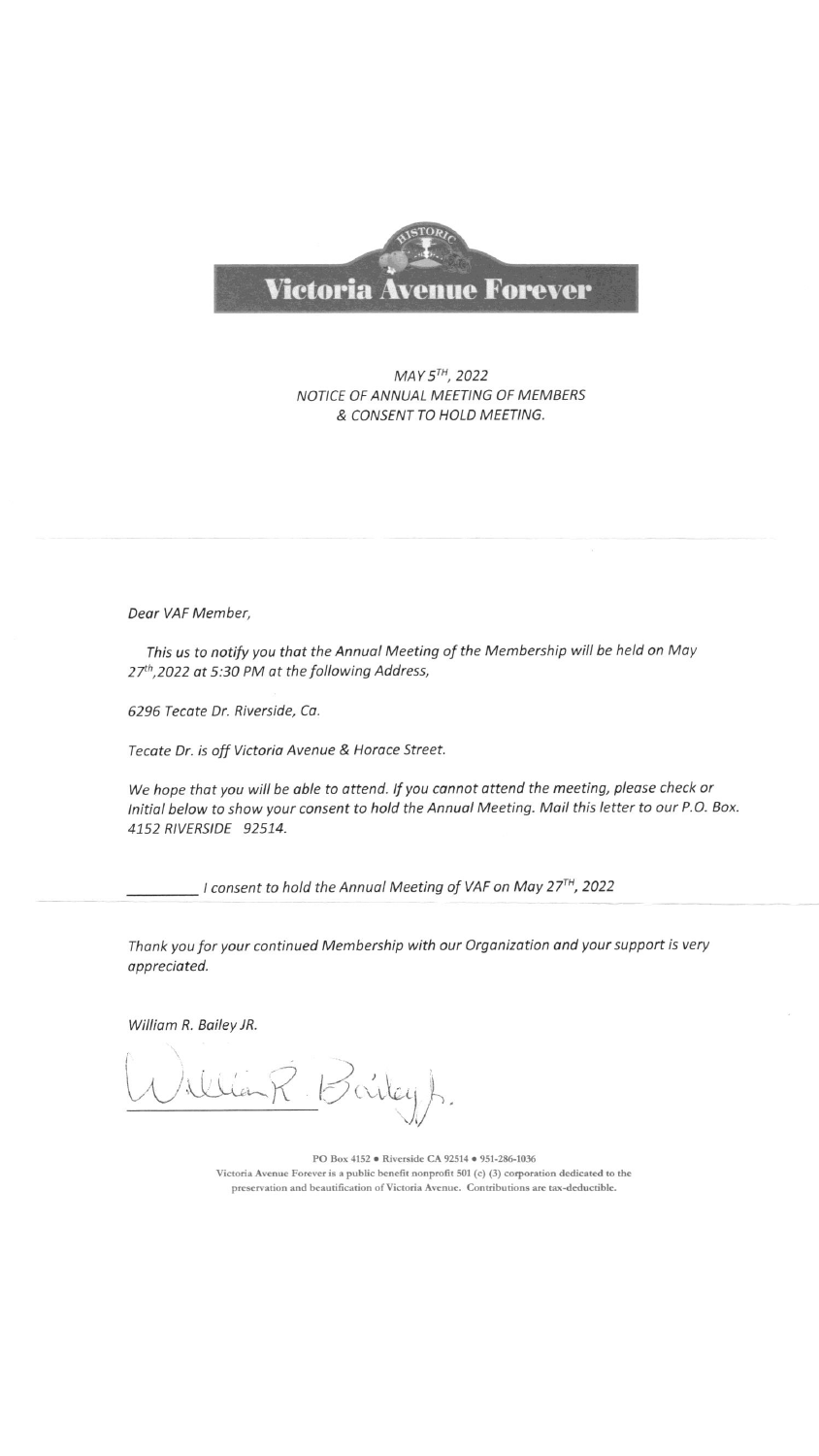

To Whom It May Concern:

This is to certify that the notification of the Annual Meeting of the Membership scheduled for May 27, 2022 was mailed out to all members on May 4<sup>th</sup>, 2022.

 $\overline{\phantom{a}}$  ,  $\overline{\phantom{a}}$  ,  $\overline{\phantom{a}}$  ,  $\overline{\phantom{a}}$  ,  $\overline{\phantom{a}}$  ,  $\overline{\phantom{a}}$  ,  $\overline{\phantom{a}}$  ,  $\overline{\phantom{a}}$  ,  $\overline{\phantom{a}}$  ,  $\overline{\phantom{a}}$  ,  $\overline{\phantom{a}}$  ,  $\overline{\phantom{a}}$  ,  $\overline{\phantom{a}}$  ,  $\overline{\phantom{a}}$  ,  $\overline{\phantom{a}}$  ,  $\overline{\phantom{a}}$ 

\_\_\_\_\_\_\_\_\_\_\_\_\_\_\_\_\_\_\_\_\_\_\_\_\_\_\_\_\_\_\_\_\_\_

Doug Whitley Victoria Avenue Forever Secretary

May 25, 2022

Date Signed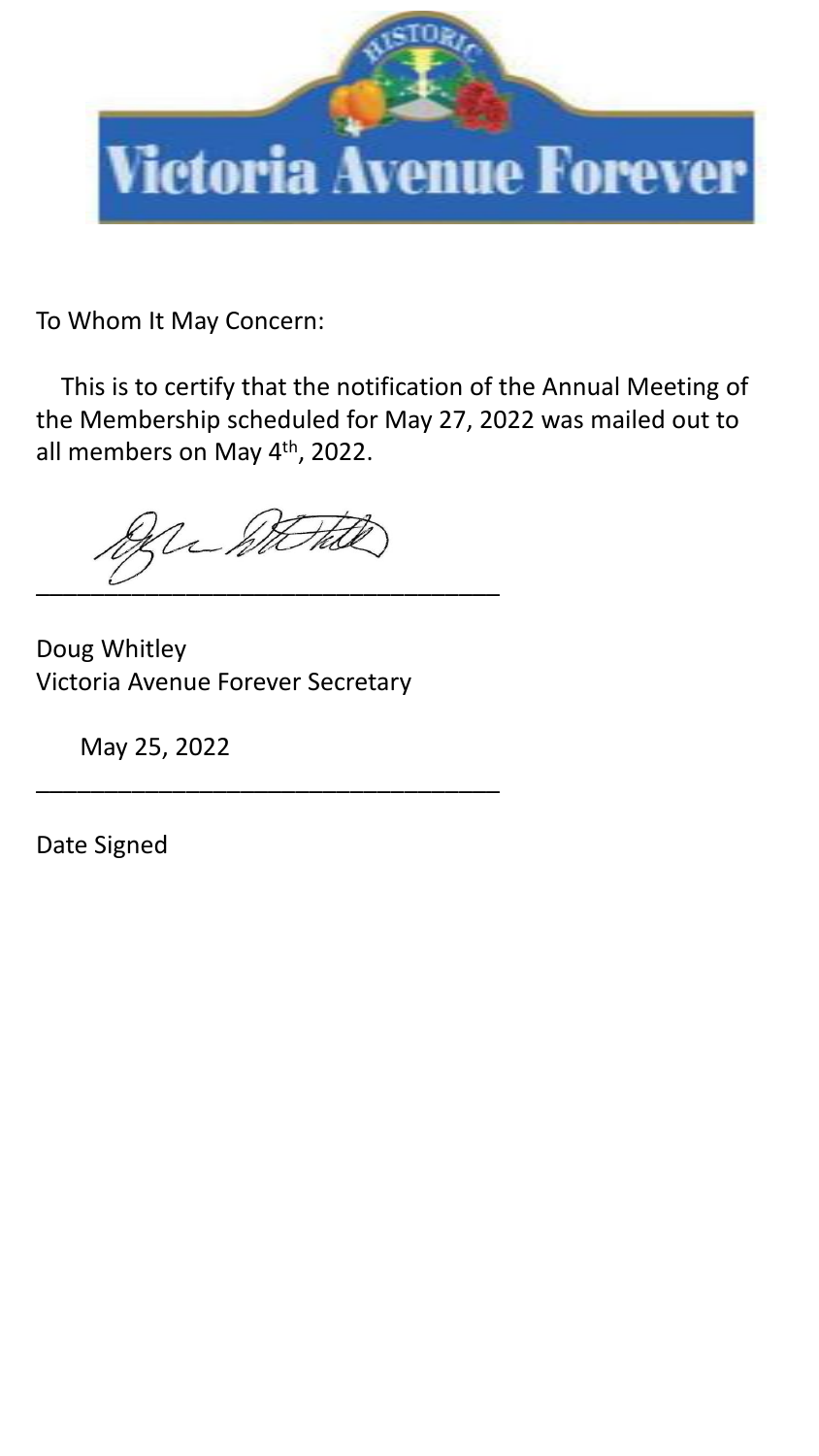Victoria Ävenue Forever

## Annual Meeting of VAF Members

The undersigned, being members of Victoria Avenue Forever, waive notice and consent to hold the meeting and to any matters considered therein.

| <b>NAME</b> | <b>ADDRESS</b>                                                                                              | <b>SIGNATURE</b>                  |      |
|-------------|-------------------------------------------------------------------------------------------------------------|-----------------------------------|------|
| ny Vincent  | WILLIAM BALLEYNE 629 Fecate RIV.<br>$erricent$<br>erine Williams $2f$ . River<br>Whitley 8546 Sandalyson GT | Sel<br>9688767730                 | Uian |
|             | $3008$ JABS - 714-9377817                                                                                   | 0<br>Anes 2695 HORACE ST KID      |      |
|             |                                                                                                             | Mary Humbeldt 7407 DoFFECin 92504 |      |
|             |                                                                                                             |                                   |      |

PO Box 4152 · Riverside CA 92514 · 951-286-1036

Victoria Avenue Forever is a public benefit nonprofit 501 (c) (3) corporation dedicated to the preservation and beautification of Victoria Avenue. Contributions are tax-deductible.

Apresent<br>members - 3<br>board M - 5